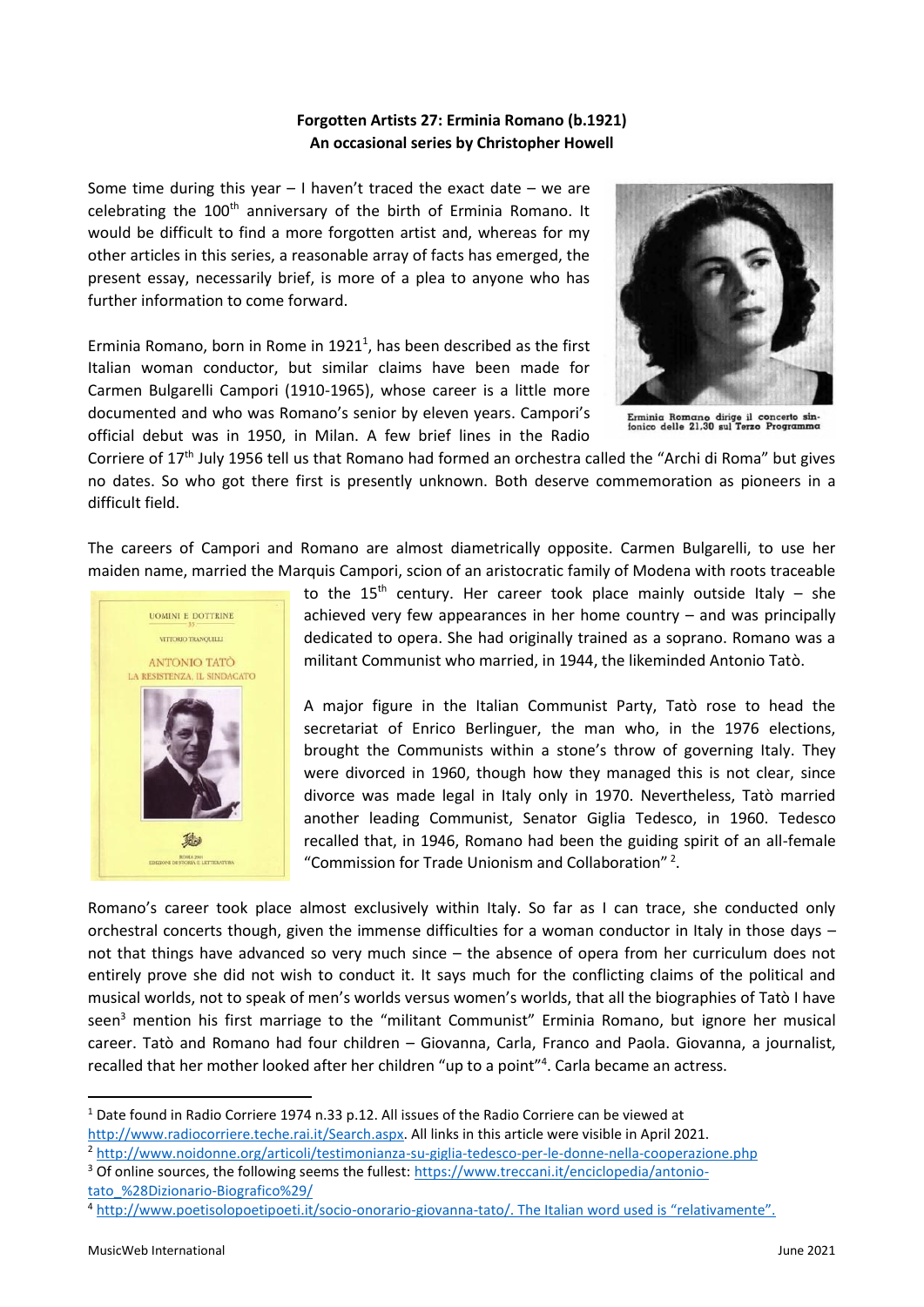In an interview available on the internet<sup>5</sup>, Carla Tatò (opposite) describes how she found "liberation" when she undertook the part of the Narrator in Stravinsky's "L'Histoire du Soldat" in 1973, overcoming the limits of the male/female personage to narrate, simply, the "character". She likens this to the experience of her mother, who faced a pre-eminently man's world. Competitions for conductors were always won by males and, when Romano stood before an 80-strong orchestra, she found maybe three women players, usually the harpist, one of the violinists and one of the violists, and "a protuberance of males all sniggering at the idea of being conducted by a woman". Carla Tatò noted that her mother was always described on the billboards as "direttore d'orchestra" (never the female form "direttrice"). Today, when actresses expect to be called actors (and Italians, too are increasingly preferring "attore" to



"attrice"), this may seem a plus point. Back then, it evidently implied a refusal to accept that a female conductor could exist, rather than the adoption of "actor/attore" as a neutral word that could describe either a male or a female. She also described how she opened the score of "L'Histoire" and tried to find in it the secret of her mother's "absence"<sup>6</sup>. This ties in with Giovanna Tatò's statement that Romano looked after her children "up to a point". It may be noted that the marriage failed when Romano's engagements became more frequent, from 1958 onwards, and most of her appearances that I have traced took place in the five years following her divorce.

The above-mentioned lines in the Radio Corriere tell us that Romano studied piano with Alfredo Casella, composition with Tosatti and Pinelli and attended conducting courses with Paul van Kempen at the Accademia Chigiana. No dates, but Casella died in 1947, while Van Kempen taught conducting at the Accademia Chigiana from 1949. The career of the once-influential Vieri Tosatti (1920-1999) is too long to help us narrow down the field and, if the Pinelli mentioned was Carlo Pinelli (1911-2004), the same may be said. The lines also tell us that she had written a treatise on problems of technique and interpretation in conducting and that she had curated, for RAI, a cycle of programmes on the musical serenade from the  $17<sup>th</sup>$ century to the present day. I have found no reference either of these.

An article in a later Radio Corriere<sup>7</sup> slightly skews the picture. It confirms that she obtained a diploma in piano and then took a post-diploma course – what the Italians call "perfezionamento" – with Casella, but it tells us that "with very rare exceptions" she was self-taught as a composer. It is silent on Van Kempen, but tells us she took a diploma in conducting – the first Italian woman to do so – at the Santa Cecilia Academy, studying with Fernando Previtali. As regards composition teachers, given that Tosatti was only a year older than Romano, the discrepancy is explained if we suppose she took a little advice from friends rather than a regular course of instruction. I have found no mention of any composition by Romano, let alone any performance of one. She did a little editing/arranging, however. A manuscript page of her transcription of Egidio Romualdo's "L'Isola dei Pazzi", from the Ricordi archives, can be seen on internet<sup>8</sup>. For the

 $5$  The interview is in Italian, but is extremely interesting for those able to understand it: [http://patrimoniorale.ormete.net/ohms-viewer/viewer.php?cachefile=Intervista\\_a\\_Tato\\_Carla.xml](http://patrimoniorale.ormete.net/ohms-viewer/viewer.php?cachefile=Intervista_a_Tato_Carla.xml) 

<sup>6</sup> The Italian word used is "mancanza", literally "lack". When the Italians say the mother "manca", they usually mean she is there but always thinking of other things.

<sup>7</sup> 1961, no.35 p.55.

<sup>8</sup> <https://www.digitalarchivioricordi.com/it/partiture/1903>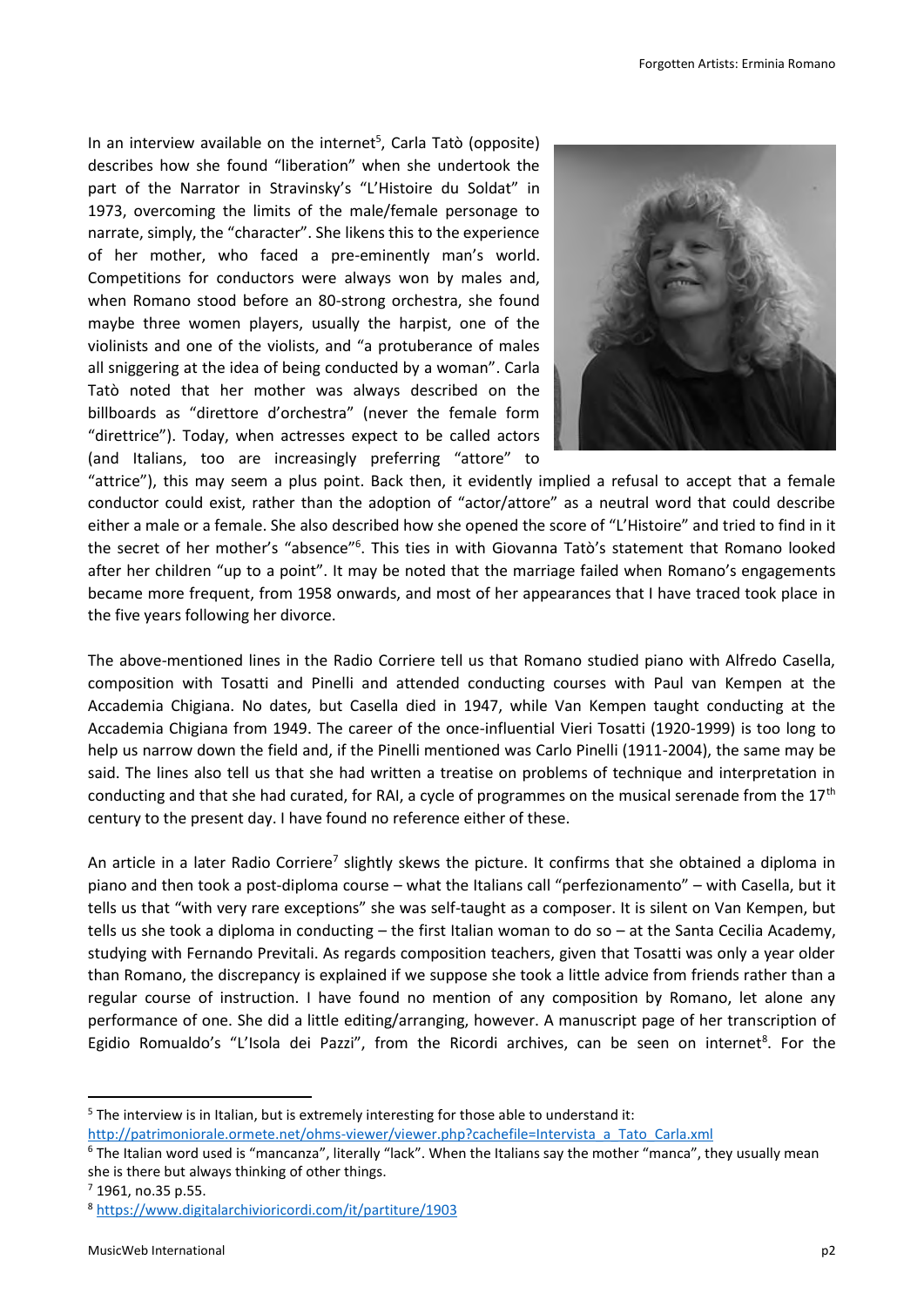conducting lessons, it is perfectly possible that she took a diploma with Previtali in Rome followed by "perfezionamento" in Siena with Van Kempen.

Apart from this, the only traces of Romano's activities are the programmes of her concerts. The Radio Corriere of  $17<sup>th</sup>$  July 1956 referred to earlier was introducing Romano's contribution to a series entitled "Nuovi direttori alla radio" (New Conductors on the Radio). She directed the Orchestra dell'Associazione Alessandro Scarlatti di Napoli (not yet a RAI orchestra) in Beethoven's Leonora no.1 and Bartók's Divertimento, immediately showing a certain independence in her choice of repertoire.

Next followed two "Miniature Concerts" with singers, listed in the Radio Corriere issues of 6<sup>th</sup> September and 27th September 1956. In the first, the mezzo-soprano Luisella Ciaffa sang arias from "Werther", "Prince Igor" and "La Cenerentola". In the second, the less-remembered soprano Luciana Gaspari sang arias from "Manon", "Pagliacci" and "Suor Angelica". The orchestra in both cases was the Maggio Musicale of Florence. In a concert with the RAI Rome Orchestra listed on 7<sup>th</sup> April 1958, she was on her own with Schubert's Fifth Symphony, Debussy's "Gigues" and the Dances from Borodin's "Prince Igor".

It was the Florence Maggio Musicale and operatic extracts again in a programme listed for 3 August 1959. Though not described as a "Martini and Rossi Concert", it has all the appearance of one. The soprano Renata Mattioli (a lovely singer worth an essay in this series) and the bass Carlo Cava alternated in an incongruous sequence of arias from "Die Zauberflöte", "Faust", "Die Meistersinger", "Manon", "La Bohème", "La Wally" and "Don Carlos". Romano also conducted the overture to "Il matrimonio segreto", the Dances from "Prince Igor" and Beethoven's Leonora no.3.

On 7<sup>th</sup> October 1959, Romano conducted the Santa Cecilia Orchestra for the first time. The programme consisted of Leonora no.3, Haydn's D major Piano Concerto, the Prelude to Casella's "La donna serpente", R. Strauss's "Don Juan" and the dances from "Prince Igor". The piano soloist was Emilio Riboli. She conducted the orchestra again on  $3<sup>rd</sup>$  July 1960, in Brahms's Tragic Overture, Beethoven's Fourth Piano Concerto, once more with Riboli, "Don Juan" and Prokofiev's "Scythian Suite".

A concert broadcast on  $7<sup>th</sup>$  August 1960 with the orchestra of La Fenice, Venice, has left some trace in the annals, since it saw the première of a Concerto for Orchestra by the young Ennio Morricone. The concert had begun with the overture to "Il matrimonio segreto", after which the harpist Susanna Mildonian played a concerto by Dittersdorf arranged by Pillney and Ravel's "Introduction et allegro". The Morricone came next and the evening ended with Beethoven's Second Symphony.

Another big programme was broadcast on  $25<sup>th</sup>$  September 1960, when Romano conducted the Rome RAI Orchestra in the first series of symphonic fragments from Casella's "La donna serpente", Schubert's "Great" C major Symphony and Prokofiev's Seventh – one of its earliest outings in Italy. Also in 1960, she conducted the Florence Maggio Musicale Orchestra in an unspecified programme of music for schools.

For the summer season of the Santa Cecilia, in the Basilica di Massenzio, Romano conducted a relatively popular programme on 25 July 1961 – the prelude to Casella's "La donna serpente", Debussy's "Nuages" and "Fêtes", R. Strauss's "Till Eulenspiegel" and Tchaikovsky's Fifth Symphony. Her last appearance with the orchestra was on  $3<sup>rd</sup>$ 

July 1962, when she performed Rossini's Overture to "Le Siège de Corinthe", Chopin's First Piano Concerto, with Dino Ciani and Dvořák's "New World" Symphony. It has to be remarked that Romano never achieved a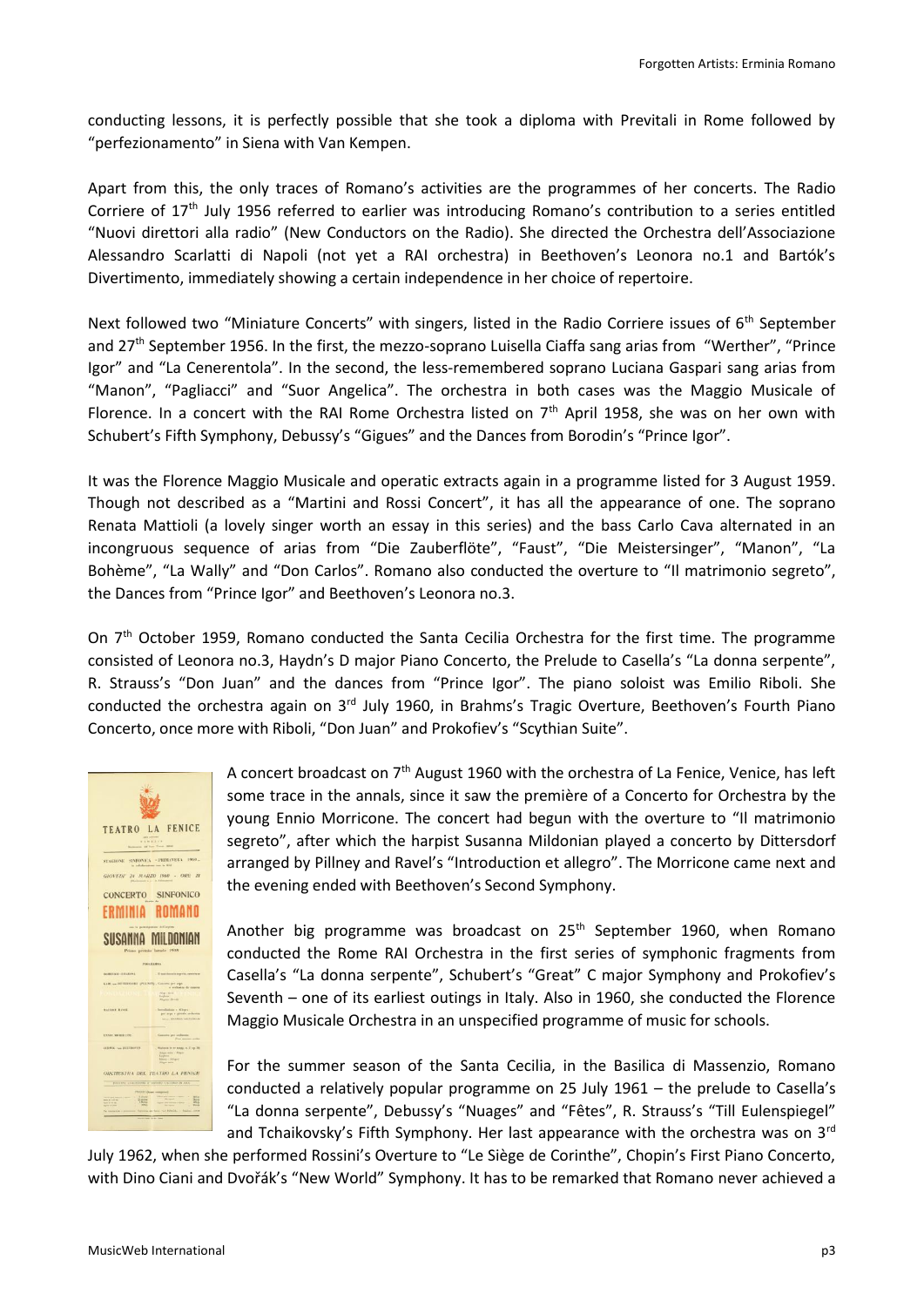place in the orchestra's subscription series. Her first concert had been one of their "Extraordinary Concerts at Popular Prices"; the others were part of their summer season in the Basilica di Massenzio.

Definitely not for popular audiences was the programme recorded on 22<sup>nd</sup> September 1962 with the Rome RAI Symphony orchestra – Webern's 5 Pieces op.5, Petrassi's Second Concerto for Orchestra, a Suite arranged by Max Schönherr from Weill's "Die Dreigroschenoper" and Prokofiev's "Scythian Suite". As remarked earlier, Romano liked facing challenges head on.

A few smaller items follow, apparently studio sessions. A Cello Concerto in A by Tartini, set down with Giorgio Menegozzo – a fine cellist – and the RAI Alessandro Scarlatti Orchestra of Naples, was broadcast on 28<sup>th</sup> April 1963, while a Cannabich Symphony in F was heard on 22<sup>nd</sup> June with the same orchestra. With the RAI orchestra of Turin, Romano recorded Haydn's 44<sup>th</sup> Symphony, the "Trauer", Schubert's "Gruppe aus dem Tartarus" in Reger's orchestration with the baritone Cesare De Leon and two arias from Beethoven's Singspiel "Ignaz Umlauf" with two RAI stalwarts, the soprano Adriana Martino and the tenor Carlo Franzini, These were broadcast on, respectively, 9<sup>th</sup> October 1963, 27<sup>th</sup> July 1965 and 12<sup>th</sup> March 1966.

The Radio Corriere does not name the orchestra with which Romano broadcast, on 14 August 1965, Haydn's Piano Concerto, Wolf-Ferrari's "Suite Veneziana" and a Divertimento for Strings by Vieri Tosatti. The pianist was Emilio Riboli. More popular fare was played on 29<sup>th</sup> July 1966 by the orchestra of the Teatro Municipale di Bologna – Tchaikovsky's "Romeo and Juliet", Prokofiev's "Lieutenant Kijé" Suite and Brahms's First Symphony. This was Romano's only appearance with this orchestra. Closer to her life-mission, perhaps, was a programme with the RAI Rome Orchestra dedicated to contemporary women composers. – "Nicolette s'endort" for violin and strings by Giulia Recli, a Fantasia for piano and orchestra by Sandra Caratelli Surace, an Allegro from a Suite for Strings by Claude Arrieu and "Improvvisazioni concertante" for flute and orchestra by Norma Beecroft. The concert was shown on television and the soloists were Angelo Stefanato (violin), Marcella Crudeli (piano) and Severino Gazzelloni (flute).

We now take a leap ahead of ten years and discover with surprise that, just as in 1956 Romano appeared on a programme of "New conductors on the radio", twenty years later she was still rated a "new conductor", this time on the television. An article in the Communist newspaper "L'Unità" noted that Romano had, in fact, a considerable career behind her, but was a "new conductor" in the sense that "she had never fallen back on routine. She comes new to each concert"<sup>9</sup>. Her chosen works, with the RAI Alessandro Scarlatti Orchestra of Naples, were Prokofiev's "A Summer Day" and Kodály's "Dances of Marosszek". The other "new conductors", Nicola Samale and Riccardo Chailly, performed Schubert's First and Sixth Symphonies respectively. Nicola Samale – readers unversed in Italian names are reminded that Nicola is a masculine name – subsequently had a considerable career in film music. Chailly needs no introduction. The programme was shown on  $11<sup>th</sup>$  December 1976.

And here the trail ends. She was then only 55, but no further information emerges. An article on women conductors in the Radio Corriere of 22-28 March 1981 implies that she was still alive at that time. If she is still alive to celebrate her 100<sup>th</sup> birthday, I extend her my best wishes. However, the tone adopted in Carla Tatò's interview suggests she is talking of a person who died a good while ago. I can only repeat my initial invitation for anyone who knows more to come forward.

I normally continue my articles in this series with a discussion of the artist's recordings, often from sources unavailable to my readers. In this case, however, I have to confess to having heard only the "Dreigroschenoper" Suite, which was re-broadcast a couple of years ago and can still be heard in

<sup>9</sup> [https://archivio.unita.news/assets/main/1976/02/21/page\\_010.pdf](https://archivio.unita.news/assets/main/1976/02/21/page_010.pdf)